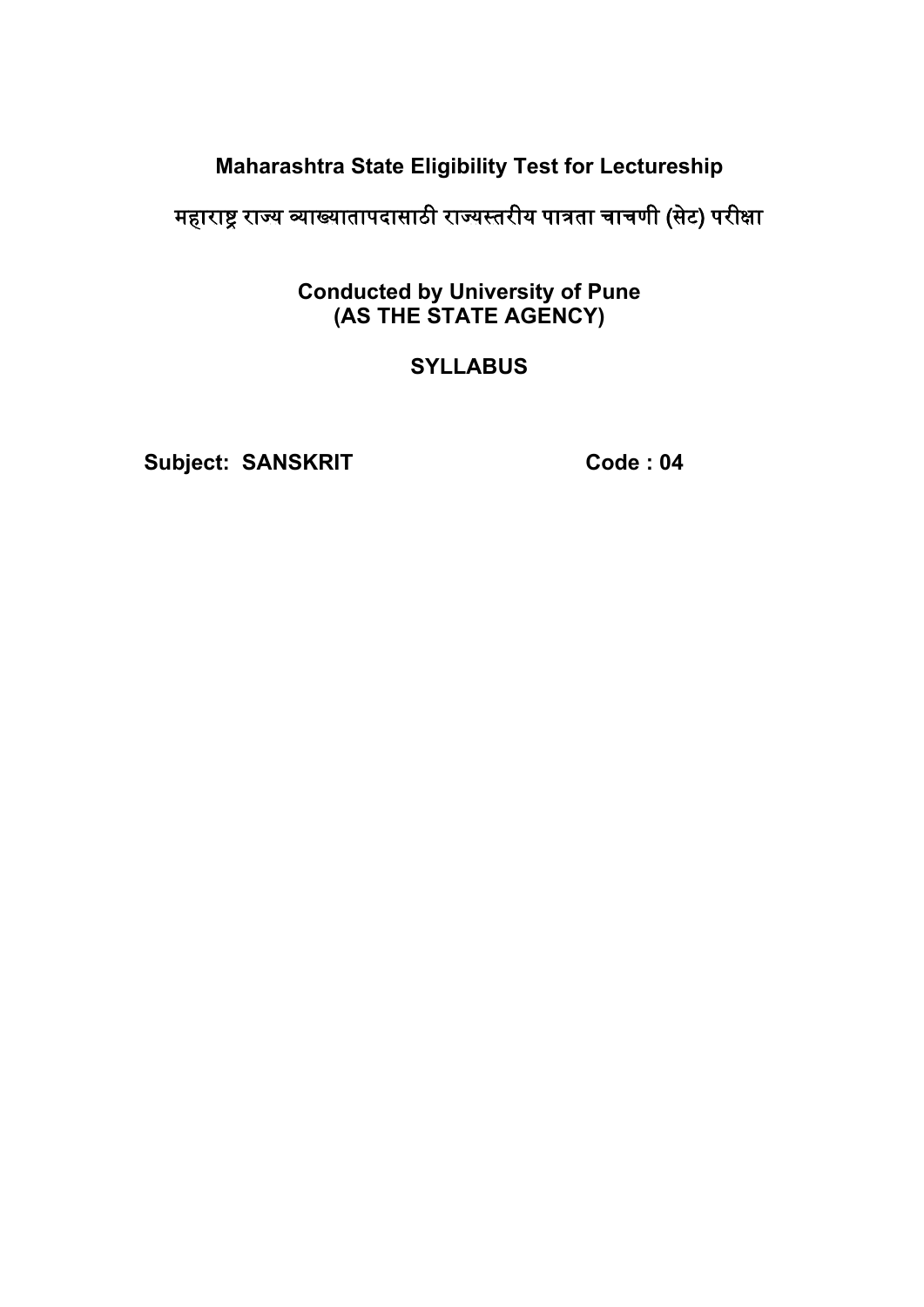### **Unit - I** Vedic-Literature

(a) General Introduction of Vedic Literature:

- Main theories regarding the Vedās : Maxmüller; A.Weber; Jacobi ; Balgangadhar Tilak; M.Winternitz ; Indian traditional views.
- Saṁhitā Literature
- Dialogue Hymns: Pururavā-Urvaśī; Yama-yamī; Saramā-Paṇi ; Viśvāmitra-Nadī
- Brāhamana-Literature
- Āranyaka Literature
- Vedāṅgas: Śikșā; Kalpa; Vyākaraṇa; Nirukta; Chandas; Jyotișa

## **Unit - II**

(b) Specific Study of Vedic Literature:

- Study of the following hymns:
	- $\triangleright$  Rgveda : Agni (1.1); Varuṇa (1.25); Sūrya (1.125); Indra (2.12); Uṣas (3.61); Parjanya (5.83); Kitava (10.34); Jñāna (10.71); Puruṣa (10.90); Hiraṇyagarbha (10.121); Vāk (10.125); Nāsadīya (10.129);
	- $\triangleright$  Śuklayajurveda : Śivasamkalpa, Chapter-34 (1-6)
	- $\triangleright$  Prajāpati-Chapter-23 (1-5)
	- Atharvaveda : Rāṣṭrābhivardhanam (1.29); Kāla (10.53); Prithivī (12.1)
- Brāhmana Literature
	- $\triangleright$  Subject-matter; Vidhi and its types; Agnihotra; Agnistoma; Darśapūrnamāsa ; Yajña; Pañcamahāyajña; Akhyāna (Śunahśepa , Vāṅmanas)
- Upaniṣad Literature:
	- $\triangleright$  Subject-matter and main concepts with special reference to the following Upanisads ;
	- Īśa; Kaṭha; Kena; Bṛhadārṇyaka ; Taittirīya; Śvetāśvatara
- Vedic Grammar**;** Nirukta and Vedic interpretation
- Rkprātiśākhya : Definitions of Samānākṣara ; Sandhyakṣara; Aghoṣa; Sosman; Svarabhakti ; Yama ; Rakta; Saṁyoga; Pragṛhya ; Riphita
- Nirukta (Chapters-I  $& 2$ )
- Four-fold division of Padas-Concept of Nāma; Concept of Ākhyāta ; Meaning of Upasargas; Categories of Nipātas.
- Purposes of the study of Nirukta
- Principles of Etymology
- Etymology of the following words:

Āchārya; Vīra; Hrada; Go; Samudra; Vṛtra; Āditya; Uṣas; Megha; Vāk; Udak; Nadī; Aśva; Agni; Jātavedas; Vaiśvānara; Nighantu

Nirukta (Chapter-7; Daivatakāṇḍa)

Vedic Accent- Udātta, Anudātta and Svarita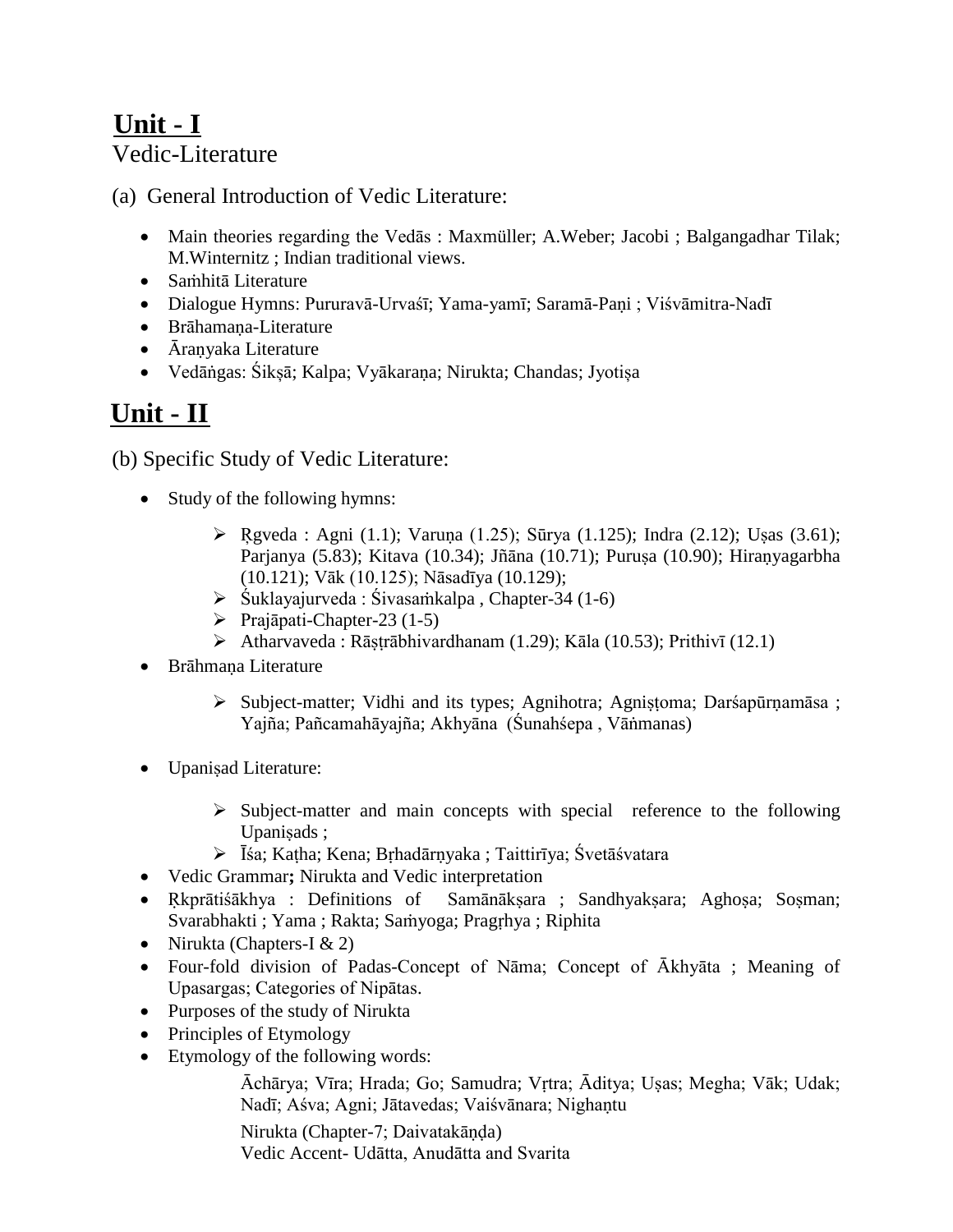## **Unit - III**

(c) Darśana:

 General Introduction of major schools of Darśana with special reference to the following :

> Pramāṇamīmānsā ; Tattvamīmānsā ; Ācāramīmānsā (Cārvāka , Jaina, Bauddha) Nyāya, Sāṁkhya, Yoga, Nyāya, Vaiśeṣika, mīmānsā

# **Unit - IV**

(d) Darśana Literature: Special Study:

- Īśvarakṛṣna : Sāṁkhyakārikā Satkāryavāda, Puruṣasvarūpa, Prakṛtisvarūpa, Sṛștikrama, Pratyaysarga, Kaivalya.
- Sadānanda : Vedāntasāra Anubandha-catustaya, Ajñāna, Adhyāropa-Apavāda, Lingaśarīrotpatti, Pañcīkarana, Vivarta, Jīvanmukti
- Annambhaṭṭa, Tarkasaṁgraha / Keśavamiśra; Tarkabhāṣā : Padārtha; Kāraṇa; Pramāṇa; (Pratyakṣa; Anumāna; Upamāna; Śabda), Prāmāṇyavāda, Prameya .
- Laugākṣibhāskara ; Arthasaṁgraha.
- Patañjali ; Yogasūtra (Vyāsabhāṣya) : Cittabhūmi, Cittavṛttis ; Concept of Īśvara; Yogāṅgas; Samādhi ; Kaivalya
- Bādarāyaṇa ; Brahmasūtra 1.1 (Śānkarabhāṣya)
- Viśvanāthapañcānana ; Nyāyasidhāntamuktāvalī (Anumāna Khaṇḍa)
- Sarvadarśana-Saṁgraha ; Jainism ; Buddhism

## **Unit - V**

(e) Grammar and Linguistics:

General Introduction of the following grammarians:

Pāṇini , Kātyāyana , Patañjali , Bhartṛhari , Vāmanajayāditya , Bhaṭṭojidīkṣita , Nāgeśabhaṭṭa , Kaiyyaṭa , Jainendra , Śākaṭāyana , Hemacandrasūri , Sārasvatavyākaraṇakāra.

Pāninīya Śiksā.

Linguistics:

Definition of Language, Geneological and Morphological classification of Languages, Speech Mechanism and classification of sounds: Stops, Fricatives, Semi-Vowels and vowels (with special reference to Sanskrit sounds).

Phonetic Laws (Grimm, Grassman, Verner).

Directions of semantic change and reasons of change.

Definition of Vākya and its types

General introduction of Indo-European family of Languages

Difference between Vedic Sanskrit and Classical Sanskrit

Difference between Bhāșā and Vāk

Difference between language and dialect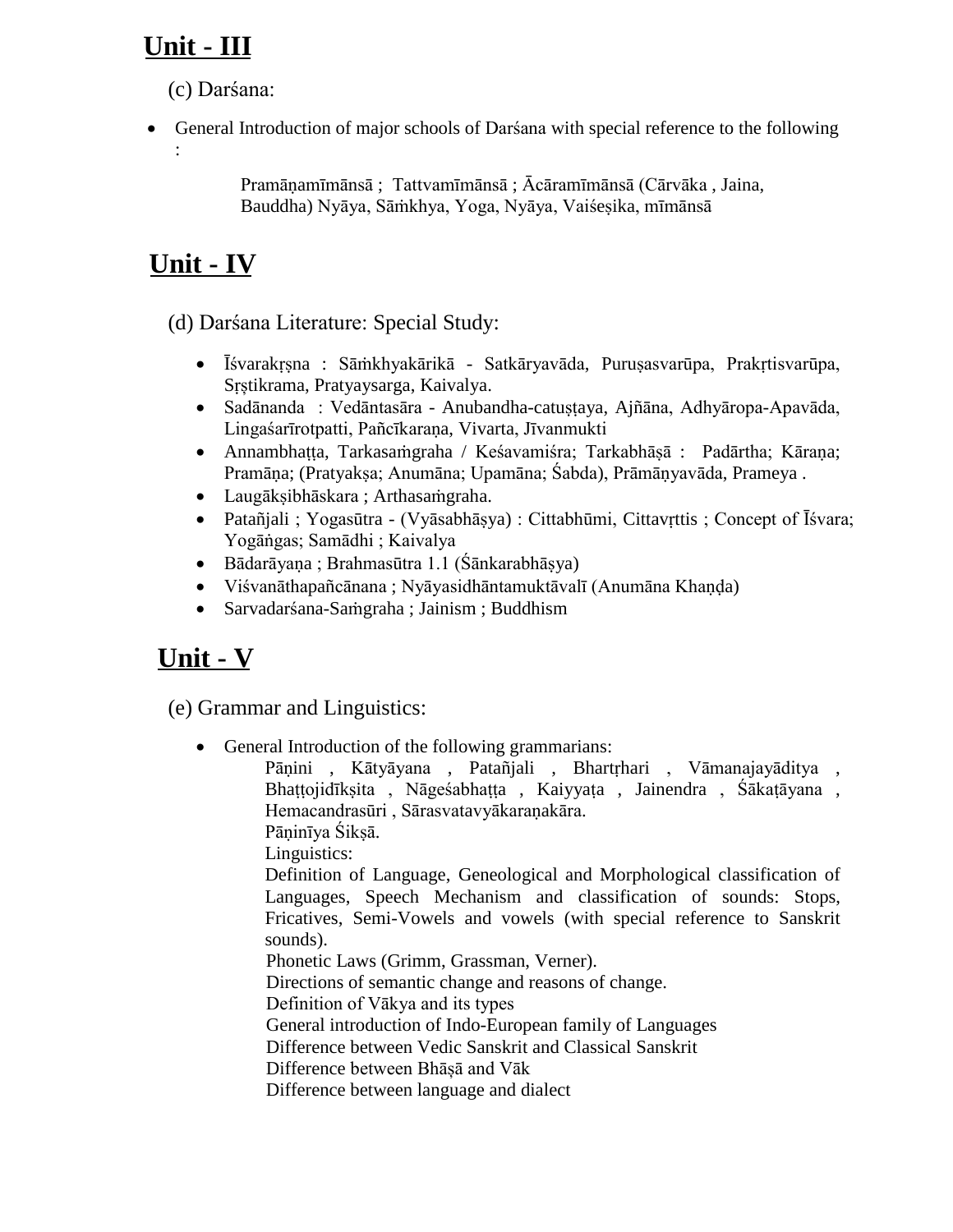## **Unit - VI**

- (f) Specific Study of Grammar
	- Definition : Saṁhitā, Saṁyoga Guṇa, Vṛddhi, Prātipadika, Nadī , Ghi, Upadhā, Apṛkta, Gati, Pada, Vibhāṣā , Savarṇa, Ṭi, Pragṛhya, Sarvanāmasthāna, Bha , Sarvanāma, Niṣthā .
	- Sandhi Ac sandhi, Hal sandhi, Visarga sandhi (according to laghusiddhāntakaumudī)
	- Subanta Ajanta Rāma , Sarva (in all genders) , Viśvapā, Hari , Tri (in all genders) , Sakhi , Sudhī , Guru , Pitṛ , Gau , Ramā , Mati , Nadī , Dhenu , Mātṛ , Jñāna , Vāri , Madhu .
	- Halanta Lih , Viśvavāh , Catur (in all genders) , Idam, Kim, Tad (in all genders), Rājan , Maghavan , Pathin , Vidvas , Asmad , Yuṣmad .
	- Samāsa Avyayībhāva, Tatpuruṣa, Bahuvrīhi, Dvandva (according to laghusiddhāntakaumudī)
	- Taddhita Apatyārthaka and Matvarthīya (According to Siddāntakaumudī ),
	- Tiṅanta Bhū , Edh , Ad , Us, Hu , Div , Ṣuñ , Tud , Tan, Kṛ , Rudh , Krīñ, Cur .
	- Prayayānta Nijant, Sannanta , Yańanta , Yańluganta , Nāmdhātu.
	- Krdanta Tavya / Tavyat, Anīyar, Yat, Nyat, Kyap, Śatr, Śānac, Ktvā, Kta, Ktavatu, Tumun, Namul.
	- Strīpratyaya According to Laghusiddhāntakaumudī.
	- Kāraka Prakarana According to Siddāntakaumudī .
	- Parasmaipada and Ātmanepada Vidhāna According to Siddāntakaumudī .
	- Mahābhāșya (Paspaśāhnika)- Definition of Śabda, Relation between Śabda and Artha, Purposes of the study of grammar, Definition of Vyākaraṇa, Result of the proper use of word , Method of grammar .
	- Vākyapadīyam (Brahmakānda) Nature of Sphota, Nature of Śabda-Brahma, Powers of Śabda-Brahma, Relation between Sphoṭa and Dhvani , Relation between Śabda and Artha, Types of Dhvani, Levels of Language.

# **Unit - VII**

### Sanskrit Literature, Poetics and Prosody

- (a) General Introduction of following
	- Bhāsa, Aśvaghośa , kālidāsa, Śūdraka, Viśākhadatta, Bhāravi, Māgha, Harṣa, Bāṇabhaṭṭa, Daṇḍin, Bhavabhūti, Bhaṭṭanārāyaṇa, Bhilhaṇa, Shrῑharṣa, Ambikādatta vyāsa, Panditā Kṣamārao, V. Raghavan, Shri Dhar Bhaskar Varnekar
	- Schools of Sanskrit Poetics Rasa, Alaṅkāra, Rīti, Dhwani, Vakrokti, Aucitya,
	- Western Poetics Aristotle, Longinus, Croche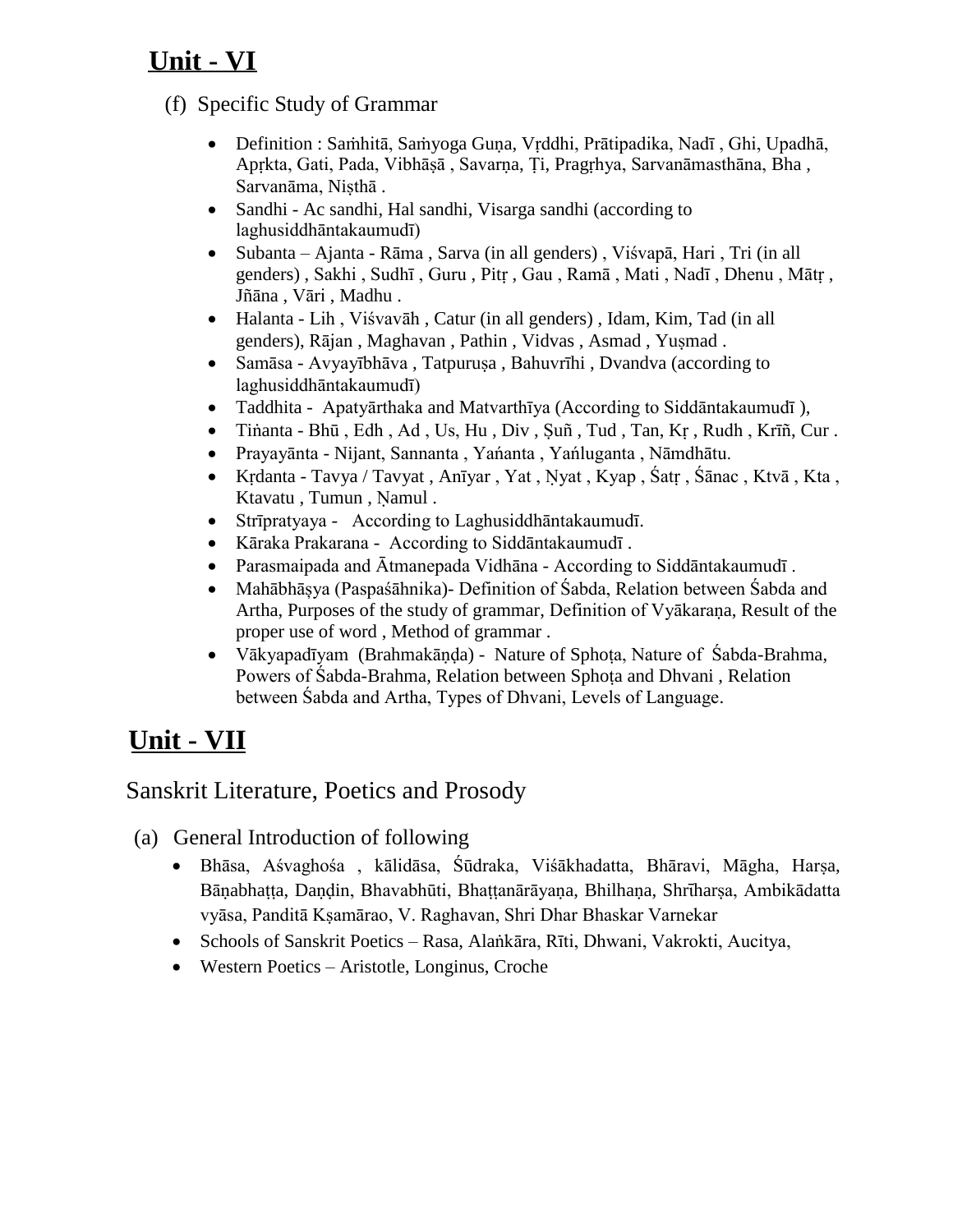## **Unit - VIII**

#### (b) Specific study of the following

- Poetry: Buddhacaritam (First Canto), Raghuvaṁśam (First Canto), Kirātārjunīyam (First Canto), Śiśupālavadham (First Canto), Naiṣadhīyacaritam (First Canto)
- Drama: Svapnavāsavadattām, Abhijñānaśākuntalam, Mṛcchakaṭikam, Uttararāmacaritam, Mudrārāksasam, Uttararāmacaritam, Ratnāvalī
- Prose: Daśakumāracaritam ( viii Ucchvāsa), Harṣacaritam ( V Ucchvāsa), Kādambarī (Śukanāsopadeśa)
- Campū Kāvya Nala Campū (I Ucchvāsa)
- Sāhityadarpaṇaḥ:

Definition of Kāvya, Refutation of other definitions of Kāvya, Śabdaśakti - Saṅketagraha; Abhidhā; Lakṣanā; Vyanjanā, Kāvyabheda (Chapter Fourth), Śravyakāvya (prose poetry and mix)

Kāvyaprakaśa –

Kāvyalakṣhṇa, Kāvyaprayojana, Kāvyahetu, Kāvyabheda, Śabdaśakti, Abhihitānvayavāda, Anvitābhidhānvayavāda, concept of Rasa, discussion of Rasasūtra, Rasadoṣa, Kāvyaguṇa, Vyanjanāvriti (Fifth Chapter)

Alaṁkāras –

Vakrokti; Anuprāsa, Yamaka, Śleṣa, Upamā, Rūpaka, Utprekṣā, Samāsokti, Apahnuti, Nidarśanā, Arthāntaranyāsa, Dṛṣṭānta, Vibhāvanā, Viśeṣokti, Svabhāvokti, Virodhābhāsa, Saṅkara, Sansṛṣṭi

- Dhvanyāloka (I Udyota)
- Vakroktijīvitam (I Unmeṣa)
- Bharata Nāṭyaśāstram (First and Sixth Chapter)
- Daśarūpakam (First and Third Prakāśa)
- Chanda –

Āryā, Anuṣṭup, Indravajrā, Upendravajrā, Vasantatilakā, Upajāti, Vaṁśastha, Drutavilambita, Śālinī, Mālinī, Śikharṇī, Mandākrāntā, Hariṇī, Śārdūlavikrīdita, Sragdharā

## **Unit - IX**

#### Purāṇetihāsa, Dharmaśāstra and Epigraphy

#### **(a) General introduction of the followings**:

Rāmāyaṇa –

Subject matter, age, society in the Rāmāyaṇa, Rāmāyaṇa as a source of later Sanskrit works and literal value of the Rāmāyaṇa, legends in the Rāmāyaṇa